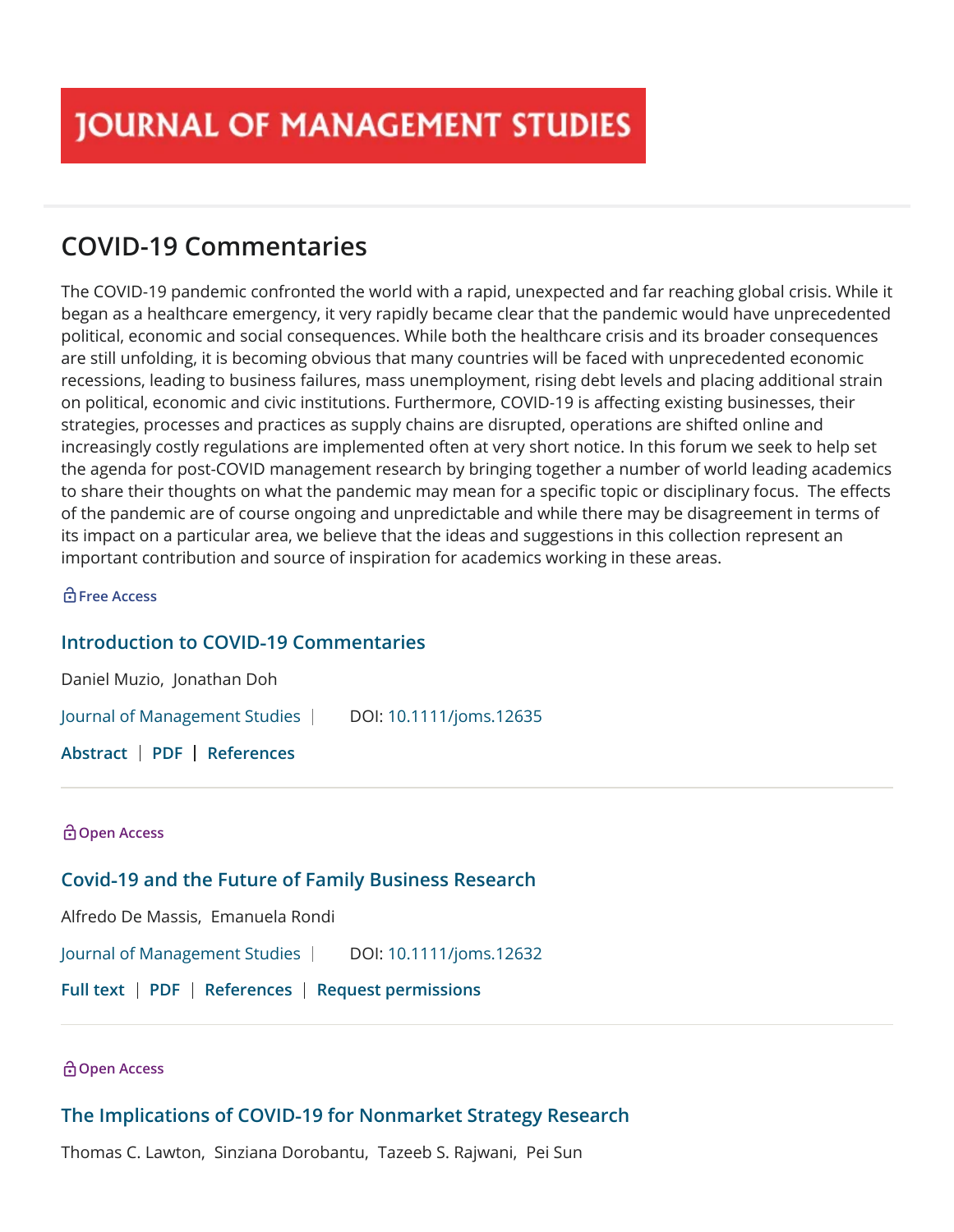[Journal of Management Studies](https://onlinelibrary.wiley.com/journal/14676486) | DOI[: 10.1111/joms.12627](https://onlinelibrary.wiley.com/doi/10.1111/joms.12627)

**[Full text](https://onlinelibrary.wiley.com/doi/full/10.1111/joms.12627) [PDF](https://onlinelibrary.wiley.com/doi/pdf/10.1111/joms.12627) [References](https://onlinelibrary.wiley.com/doi/full/10.1111/joms.12627#references-section) [Request permissions](https://onlinelibrary.wiley.com/action/rightsLink?doi=10.1111%2Fjoms.12627&mode=)**

**Free Access**

**[Organizational Culture and COVID](https://onlinelibrary.wiley.com/doi/10.1111/joms.12625)‐19**

[André Spicer](https://onlinelibrary.wiley.com/action/doSearch?ContribAuthorStored=Spicer%2C+Andr%C3%A9)

[Journal of Management Studies](https://onlinelibrary.wiley.com/journal/14676486) | DOI[: 10.1111/joms.12625](https://onlinelibrary.wiley.com/doi/10.1111/joms.12625)

**[Abstract](https://onlinelibrary.wiley.com/doi/abs/10.1111/joms.12625) [PDF](https://onlinelibrary.wiley.com/doi/pdf/10.1111/joms.12625) [References](https://onlinelibrary.wiley.com/doi/full/10.1111/joms.12625#references-section)**

**Free Access**

#### **[Movements, Societal Crisis, and Organizational Theory](https://onlinelibrary.wiley.com/doi/10.1111/joms.12624)**

[Brayden G King,](https://onlinelibrary.wiley.com/action/doSearch?ContribAuthorStored=King%2C+Brayden+G) [Edward J. Carberry](https://onlinelibrary.wiley.com/action/doSearch?ContribAuthorStored=Carberry%2C+Edward+J)

[Journal of Management Studies](https://onlinelibrary.wiley.com/journal/14676486) | DOI[: 10.1111/joms.12624](https://onlinelibrary.wiley.com/doi/10.1111/joms.12624)

**[Full text](https://onlinelibrary.wiley.com/doi/full/10.1111/joms.12624) [PDF](https://onlinelibrary.wiley.com/doi/pdf/10.1111/joms.12624) [References](https://onlinelibrary.wiley.com/doi/full/10.1111/joms.12624#references-section) [Request permissions](https://onlinelibrary.wiley.com/action/rightsLink?doi=10.1111%2Fjoms.12624&mode=)**

**Free Access**

# **[Lessons from the Losing: Implications of the COVID](https://onlinelibrary.wiley.com/doi/10.1111/joms.12630)‐19 Pandemic for Organizational Diversity Scholarship and Practice**

[Derek R. Avery](https://onlinelibrary.wiley.com/action/doSearch?ContribAuthorStored=Avery%2C+Derek+R)

[Journal of Management Studies](https://onlinelibrary.wiley.com/journal/14676486) | DOI[: 10.1111/joms.12630](https://onlinelibrary.wiley.com/doi/10.1111/joms.12630)

**[Full text](https://onlinelibrary.wiley.com/doi/full/10.1111/joms.12630) [PDF](https://onlinelibrary.wiley.com/doi/pdf/10.1111/joms.12630) [References](https://onlinelibrary.wiley.com/doi/full/10.1111/joms.12630#references-section) [Request permissions](https://onlinelibrary.wiley.com/action/rightsLink?doi=10.1111%2Fjoms.12630&mode=)**

**Free Access**

**[COVID 19 and Entrepreneurship: Time to Pivot?](https://onlinelibrary.wiley.com/doi/10.1111/joms.12633)**

[Dean A. Shepherd](https://onlinelibrary.wiley.com/action/doSearch?ContribAuthorStored=Shepherd%2C+Dean+A)

[Journal of Management Studies](https://onlinelibrary.wiley.com/journal/14676486) | DOI[: 10.1111/joms.12633](https://onlinelibrary.wiley.com/doi/10.1111/joms.12633)

**[Full text](https://onlinelibrary.wiley.com/doi/full/10.1111/joms.12633) [PDF](https://onlinelibrary.wiley.com/doi/pdf/10.1111/joms.12633) [References](https://onlinelibrary.wiley.com/doi/full/10.1111/joms.12633#references-section) [Request permissions](https://onlinelibrary.wiley.com/action/rightsLink?doi=10.1111%2Fjoms.12633&mode=)**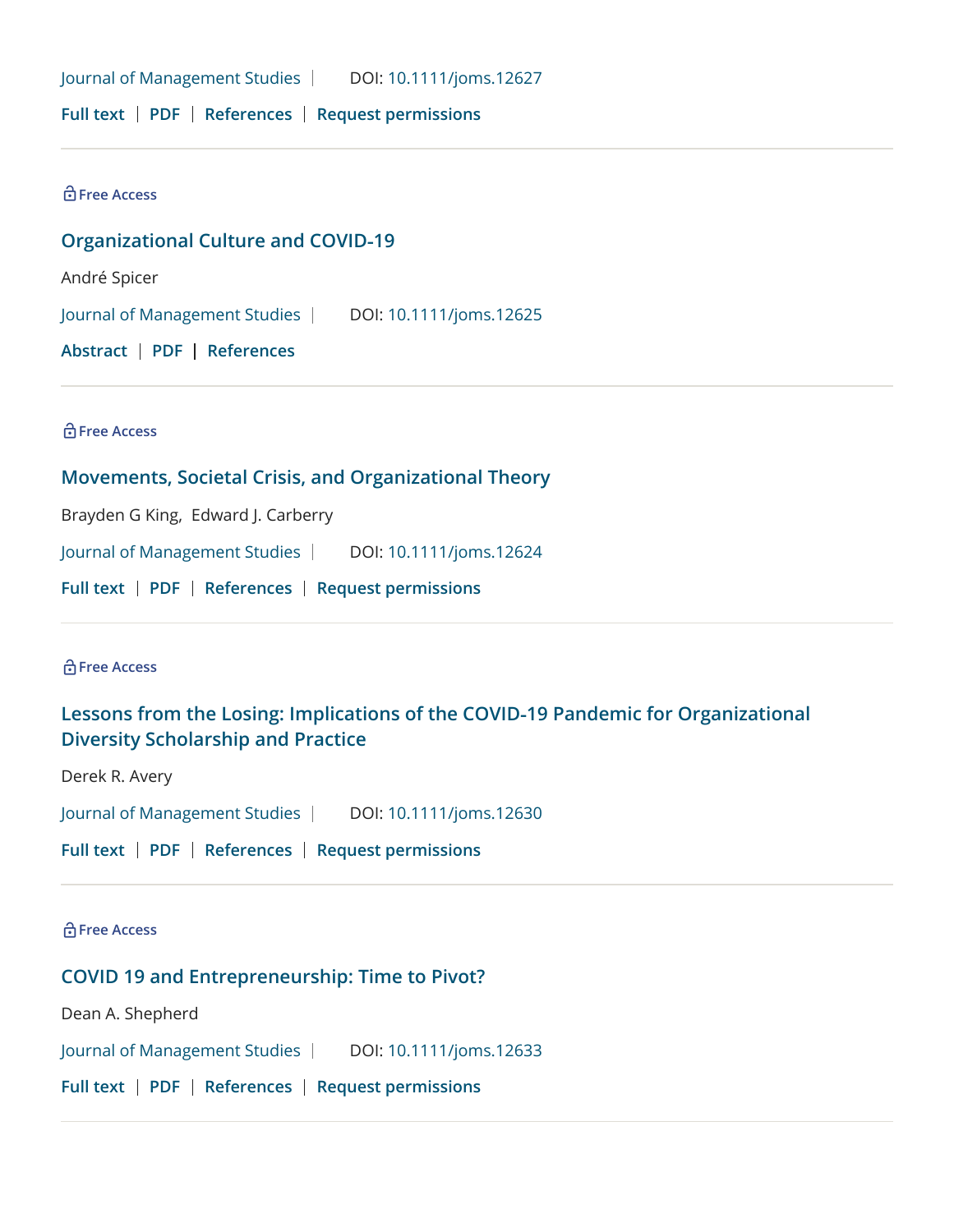#### **Free Access**

# **[What has changed? The Impact of Covid Pandemic on the Technology and Innovation](https://onlinelibrary.wiley.com/doi/10.1111/joms.12634) Management Research Agenda**

[Gerard George](https://onlinelibrary.wiley.com/action/doSearch?ContribAuthorStored=George%2C+Gerard), [Karim R. Lakhani,](https://onlinelibrary.wiley.com/action/doSearch?ContribAuthorStored=Lakhani%2C+Karim+R) [Phanish Puranam](https://onlinelibrary.wiley.com/action/doSearch?ContribAuthorStored=Puranam%2C+Phanish)

[Journal of Management Studies](https://onlinelibrary.wiley.com/journal/14676486) | DOI[: 10.1111/joms.12634](https://onlinelibrary.wiley.com/doi/10.1111/joms.12634)

|  |  |  | Full text   PDF   References   Request permissions |
|--|--|--|----------------------------------------------------|
|--|--|--|----------------------------------------------------|

#### **Free Access**

**[Learning Theory: The Pandemic Research Challenge](https://onlinelibrary.wiley.com/doi/10.1111/joms.12631)**

[Henrich R. Greve](https://onlinelibrary.wiley.com/action/doSearch?ContribAuthorStored=Greve%2C+Henrich+R)

[Journal of Management Studies](https://onlinelibrary.wiley.com/journal/14676486) | DOI[: 10.1111/joms.12631](https://onlinelibrary.wiley.com/doi/10.1111/joms.12631)

**[Full text](https://onlinelibrary.wiley.com/doi/full/10.1111/joms.12631) [PDF](https://onlinelibrary.wiley.com/doi/pdf/10.1111/joms.12631) [References](https://onlinelibrary.wiley.com/doi/full/10.1111/joms.12631#references-section) [Request permissions](https://onlinelibrary.wiley.com/action/rightsLink?doi=10.1111%2Fjoms.12631&mode=)**

#### **Free Access**

# **Identity and Identification During and After the Pandemic: How Might COVID-19 Change the Research Questions we Ask?**

[Blake E. Ashforth](https://onlinelibrary.wiley.com/action/doSearch?ContribAuthorStored=Ashforth%2C+Blake+E)

[Journal of Management Studies](https://onlinelibrary.wiley.com/journal/14676486) | DOI[: 10.1111/joms.12629](https://onlinelibrary.wiley.com/doi/10.1111/joms.12629)

**[Full text](https://onlinelibrary.wiley.com/doi/full/10.1111/joms.12629) [PDF](https://onlinelibrary.wiley.com/doi/pdf/10.1111/joms.12629) [References](https://onlinelibrary.wiley.com/doi/full/10.1111/joms.12629#references-section) [Request permissions](https://onlinelibrary.wiley.com/action/rightsLink?doi=10.1111%2Fjoms.12629&mode=)**

#### **Free Access**

#### **Implications of the COVID‐[19 Pandemic for Gender Equity Issues at Work](https://onlinelibrary.wiley.com/doi/10.1111/joms.12628)**

[Frances J. Milliken](https://onlinelibrary.wiley.com/action/doSearch?ContribAuthorStored=Milliken%2C+Frances+J), [Madeline K. Kneeland](https://onlinelibrary.wiley.com/action/doSearch?ContribAuthorStored=Kneeland%2C+Madeline+K), [Elinor Flynn](https://onlinelibrary.wiley.com/action/doSearch?ContribAuthorStored=Flynn%2C+Elinor)

[Journal of Management Studies](https://onlinelibrary.wiley.com/journal/14676486) | DOI[: 10.1111/joms.12628](https://onlinelibrary.wiley.com/doi/10.1111/joms.12628)

**[Full text](https://onlinelibrary.wiley.com/doi/full/10.1111/joms.12628) [PDF](https://onlinelibrary.wiley.com/doi/pdf/10.1111/joms.12628) [References](https://onlinelibrary.wiley.com/doi/full/10.1111/joms.12628#references-section) [Request permissions](https://onlinelibrary.wiley.com/action/rightsLink?doi=10.1111%2Fjoms.12628&mode=)**

**Free Access**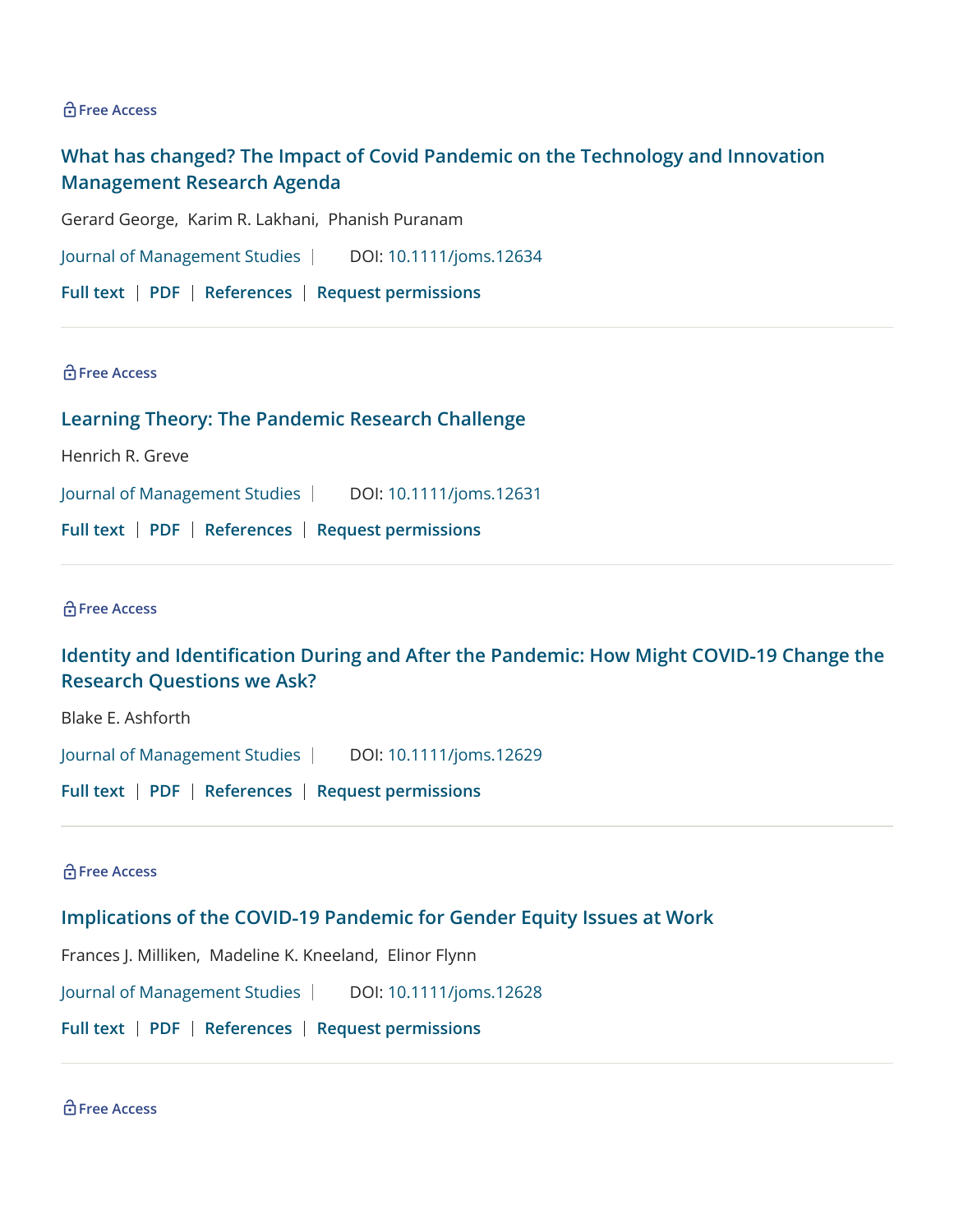# **Global Value Chains in the Post‐[COVID World: Governance for Reliability](https://onlinelibrary.wiley.com/doi/10.1111/joms.12626)**

[Liena Kano](https://onlinelibrary.wiley.com/action/doSearch?ContribAuthorStored=Kano%2C+Liena), [Chang Hoon Oh](https://onlinelibrary.wiley.com/action/doSearch?ContribAuthorStored=Oh%2C+Chang+Hoon)

[Journal of Management Studies](https://onlinelibrary.wiley.com/journal/14676486) | DOI[: 10.1111/joms.12626](https://onlinelibrary.wiley.com/doi/10.1111/joms.12626)

**[Full text](https://onlinelibrary.wiley.com/doi/full/10.1111/joms.12626) [PDF](https://onlinelibrary.wiley.com/doi/pdf/10.1111/joms.12626) [References](https://onlinelibrary.wiley.com/doi/full/10.1111/joms.12626#references-section) [Request permissions](https://onlinelibrary.wiley.com/action/rightsLink?doi=10.1111%2Fjoms.12626&mode=)**

#### **Free Access**

# **[Social Entrepreneurship and COVID](https://onlinelibrary.wiley.com/doi/10.1111/joms.12641)‐19**

[Sophie Bacq](https://onlinelibrary.wiley.com/action/doSearch?ContribAuthorStored=Bacq%2C+Sophie), [G.T. Lumpkin](https://onlinelibrary.wiley.com/action/doSearch?ContribAuthorStored=Lumpkin%2C+GT)

[Journal of Management Studies](https://onlinelibrary.wiley.com/journal/14676486) | DOI[: 10.1111/joms.12641](https://onlinelibrary.wiley.com/doi/10.1111/joms.12641)

**[PDF](https://onlinelibrary.wiley.com/doi/pdf/10.1111/joms.12641) [References](https://onlinelibrary.wiley.com/doi/full/10.1111/joms.12641#references-section)**

#### **Free Access**

# **[Covid 19 and Our Understanding of Risk, Emergencies, and Crises](https://onlinelibrary.wiley.com/doi/10.1111/joms.12649)**

[Linda Rouleau,](https://onlinelibrary.wiley.com/action/doSearch?ContribAuthorStored=Rouleau%2C+Linda) [Markus Hällgren,](https://onlinelibrary.wiley.com/action/doSearch?ContribAuthorStored=H%C3%A4llgren%2C+Markus) [Mark de Rond](https://onlinelibrary.wiley.com/action/doSearch?ContribAuthorStored=de+Rond%2C+Mark)

[Journal of Management Studies](https://onlinelibrary.wiley.com/journal/14676486) | DOI[: 10.1111/joms.12649](https://onlinelibrary.wiley.com/doi/10.1111/joms.12649)

**[PDF](https://onlinelibrary.wiley.com/doi/pdf/10.1111/joms.12649) [References](https://onlinelibrary.wiley.com/doi/full/10.1111/joms.12649#references-section)**

#### **Free Access**

# **[COVID and the New Technologies of Organizing:Digital Exhaust, Digital Footprints, and](https://onlinelibrary.wiley.com/doi/10.1111/joms.12648) Articial Intelligence in the Wake of Remote Work**

[Paul M. Leonardi](https://onlinelibrary.wiley.com/action/doSearch?ContribAuthorStored=Leonardi%2C+Paul+M)

[Journal of Management Studies](https://onlinelibrary.wiley.com/journal/14676486) | DOI[: 10.1111/joms.12648](https://onlinelibrary.wiley.com/doi/10.1111/joms.12648)

**[PDF](https://onlinelibrary.wiley.com/doi/pdf/10.1111/joms.12648) [References](https://onlinelibrary.wiley.com/doi/full/10.1111/joms.12648#references-section)**

**Free Access**

# **COVID‐[19 and the future of CSR research](https://onlinelibrary.wiley.com/doi/10.1111/joms.12642)**

[Andrew Crane](https://onlinelibrary.wiley.com/action/doSearch?ContribAuthorStored=Crane%2C+Andrew), [Dirk Matten](https://onlinelibrary.wiley.com/action/doSearch?ContribAuthorStored=Matten%2C+Dirk)

[Journal of Management Studies](https://onlinelibrary.wiley.com/journal/14676486) | DOI[: 10.1111/joms.12642](https://onlinelibrary.wiley.com/doi/10.1111/joms.12642)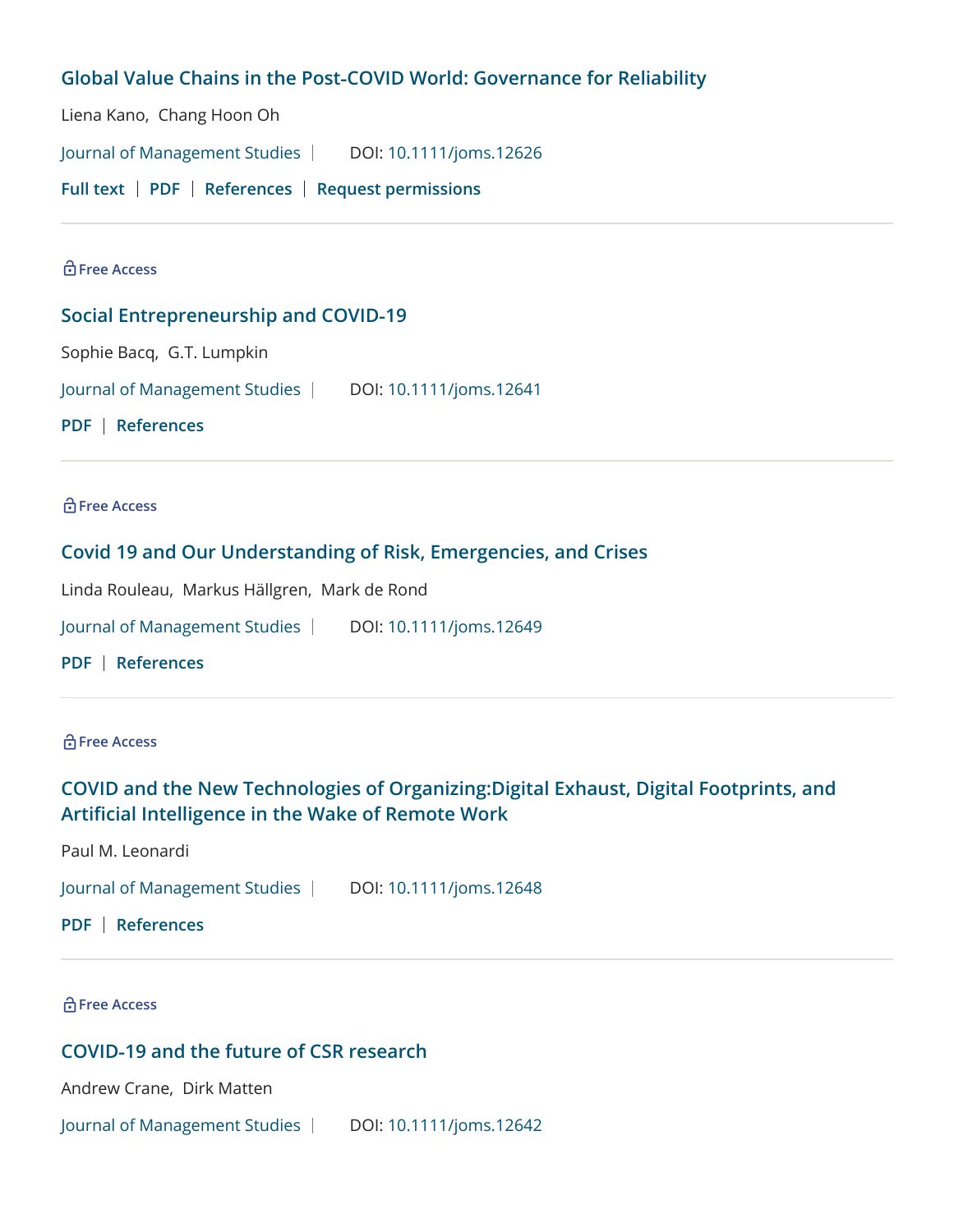#### **[PDF](https://onlinelibrary.wiley.com/doi/pdf/10.1111/joms.12642) [References](https://onlinelibrary.wiley.com/doi/full/10.1111/joms.12642#references-section)**

#### **Free Access**

# **Shifting Team Research after COVID‐[19:Evolutionary and Revolutionary Change](https://onlinelibrary.wiley.com/doi/10.1111/joms.12651)**

[Deborah Ancona,](https://onlinelibrary.wiley.com/action/doSearch?ContribAuthorStored=Ancona%2C+Deborah) [Henrik Bresman,](https://onlinelibrary.wiley.com/action/doSearch?ContribAuthorStored=Bresman%2C+Henrik) [Mark Mortensen](https://onlinelibrary.wiley.com/action/doSearch?ContribAuthorStored=Mortensen%2C+Mark)

[Journal of Management Studies](https://onlinelibrary.wiley.com/journal/14676486) | DOI[: 10.1111/joms.12651](https://onlinelibrary.wiley.com/doi/10.1111/joms.12651)

**[PDF](https://onlinelibrary.wiley.com/doi/pdf/10.1111/joms.12651) [References](https://onlinelibrary.wiley.com/doi/full/10.1111/joms.12651#references-section)**

**Free Access**

# **[COVID's impacts on the Field of Labor and Employment Relations](https://onlinelibrary.wiley.com/doi/10.1111/joms.12645)**

[Adrienne Eaton,](https://onlinelibrary.wiley.com/action/doSearch?ContribAuthorStored=Eaton%2C+Adrienne) [Charles Heckscher](https://onlinelibrary.wiley.com/action/doSearch?ContribAuthorStored=Heckscher%2C+Charles)

[Journal of Management Studies](https://onlinelibrary.wiley.com/journal/14676486) | DOI[: 10.1111/joms.12645](https://onlinelibrary.wiley.com/doi/10.1111/joms.12645)

**[PDF](https://onlinelibrary.wiley.com/doi/pdf/10.1111/joms.12645) [References](https://onlinelibrary.wiley.com/doi/full/10.1111/joms.12645#references-section)**

**Free Access**

#### **The Impact of the Covid‐[19 Pandemic on Firms' Organizational Designs](https://onlinelibrary.wiley.com/doi/10.1111/joms.12643)**

[Nicolai J. Foss](https://onlinelibrary.wiley.com/action/doSearch?ContribAuthorStored=Foss%2C+Nicolai+J)

[Journal of Management Studies](https://onlinelibrary.wiley.com/journal/14676486) | DOI[: 10.1111/joms.12643](https://onlinelibrary.wiley.com/doi/10.1111/joms.12643)

**[Full text](https://onlinelibrary.wiley.com/doi/full/10.1111/joms.12643) [PDF](https://onlinelibrary.wiley.com/doi/pdf/10.1111/joms.12643) [References](https://onlinelibrary.wiley.com/doi/full/10.1111/joms.12643#references-section) [Request permissions](https://onlinelibrary.wiley.com/action/rightsLink?doi=10.1111%2Fjoms.12643&mode=)**

**Open Access**

# **Grand Challenges, Covid‐[19 and the Future of Organizational Scholarship](https://onlinelibrary.wiley.com/doi/10.1111/joms.12647)**

[Jennifer Howard](https://onlinelibrary.wiley.com/action/doSearch?ContribAuthorStored=Howard-Grenville%2C+Jennifer)‐Grenville

[Journal of Management Studies](https://onlinelibrary.wiley.com/journal/14676486) | DOI[: 10.1111/joms.12647](https://onlinelibrary.wiley.com/doi/10.1111/joms.12647)

**[PDF](https://onlinelibrary.wiley.com/doi/pdf/10.1111/joms.12647) [References](https://onlinelibrary.wiley.com/doi/full/10.1111/joms.12647#references-section)**

**Free Access**

**[How Crisis Reveals the Structures of Practices](https://onlinelibrary.wiley.com/doi/10.1111/joms.12650)**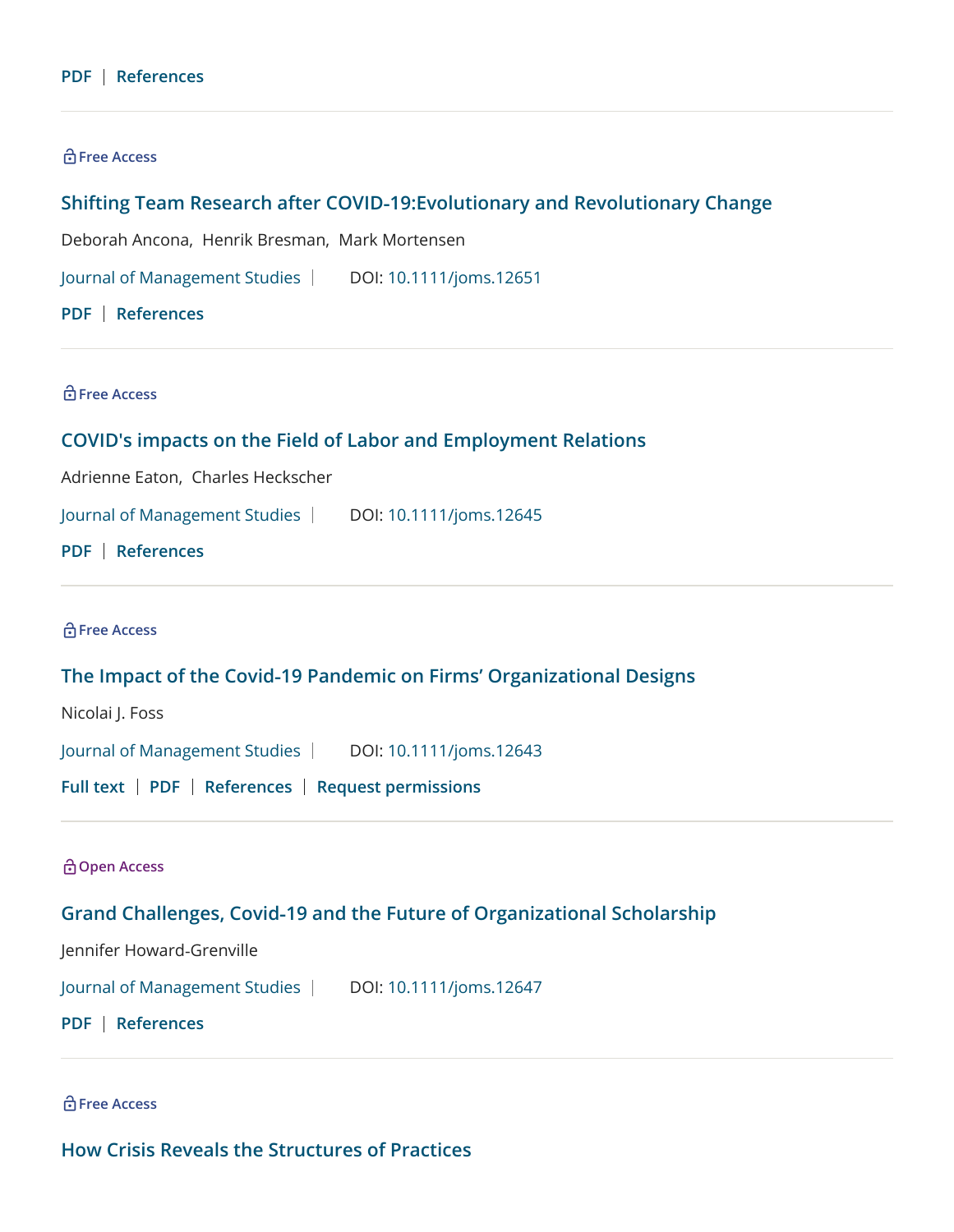[David Seidl](https://onlinelibrary.wiley.com/action/doSearch?ContribAuthorStored=Seidl%2C+David), [Richard Whittington](https://onlinelibrary.wiley.com/action/doSearch?ContribAuthorStored=Whittington%2C+Richard)

[Journal of Management Studies](https://onlinelibrary.wiley.com/journal/14676486) | DOI[: 10.1111/joms.12650](https://onlinelibrary.wiley.com/doi/10.1111/joms.12650)

**[PDF](https://onlinelibrary.wiley.com/doi/pdf/10.1111/joms.12650) [References](https://onlinelibrary.wiley.com/doi/full/10.1111/joms.12650#references-section)**

**Free Access**

# **[Strategic Management Theory in a Post](https://onlinelibrary.wiley.com/doi/10.1111/joms.12646)‐Pandemic and Non‐Ergodic World**

[Michael A. Hitt,](https://onlinelibrary.wiley.com/action/doSearch?ContribAuthorStored=Hitt%2C+Michael+A) Jean‐[Luc Arregle,](https://onlinelibrary.wiley.com/action/doSearch?ContribAuthorStored=Arregle%2C+Jean-Luc) [R. Michael Holmes](https://onlinelibrary.wiley.com/action/doSearch?ContribAuthorStored=Holmes%2C+R+Michael)

[Journal of Management Studies](https://onlinelibrary.wiley.com/journal/14676486) | DOI[: 10.1111/joms.12646](https://onlinelibrary.wiley.com/doi/10.1111/joms.12646)

**[PDF](https://onlinelibrary.wiley.com/doi/pdf/10.1111/joms.12646) [References](https://onlinelibrary.wiley.com/doi/full/10.1111/joms.12646#references-section)**

**Free Access**

# **['15 Days to Slow the Spread': Covid](https://onlinelibrary.wiley.com/doi/10.1111/joms.12644)‐19 and Collective Resilience**

[Mary Ann Glynn](https://onlinelibrary.wiley.com/action/doSearch?ContribAuthorStored=Glynn%2C+Mary+Ann)

[Journal of Management Studies](https://onlinelibrary.wiley.com/journal/14676486) | DOI[: 10.1111/joms.12644](https://onlinelibrary.wiley.com/doi/10.1111/joms.12644)

**[Full text](https://onlinelibrary.wiley.com/doi/full/10.1111/joms.12644) [PDF](https://onlinelibrary.wiley.com/doi/pdf/10.1111/joms.12644) [References](https://onlinelibrary.wiley.com/doi/full/10.1111/joms.12644#references-section) [Request permissions](https://onlinelibrary.wiley.com/action/rightsLink?doi=10.1111%2Fjoms.12644&mode=)**

#### **Tools**

**[Submit an Article](http://onlinelibrary.wiley.com/journal/10.1111/(ISSN)1467-6486/homepage/JMS_Submit_an_Article.pdf)**

- **[Browse free sample issue](https://onlinelibrary.wiley.com/toc/10.1111/(ISSN)1467-6486/free-sample)**
- **[Get content alerts](https://onlinelibrary.wiley.com/action/doUpdateAlertSettings?action=addJournal&journalCode=14676486)**
- **[Subscribe to this journal](https://ordering.onlinelibrary.wiley.com/subs.asp?ref=1467-6486&doi=10.1111/(ISSN)1467-6486)**

**SOCIETY FOR THE ADVANCEMENT OF MANAGEMENT STUDIES**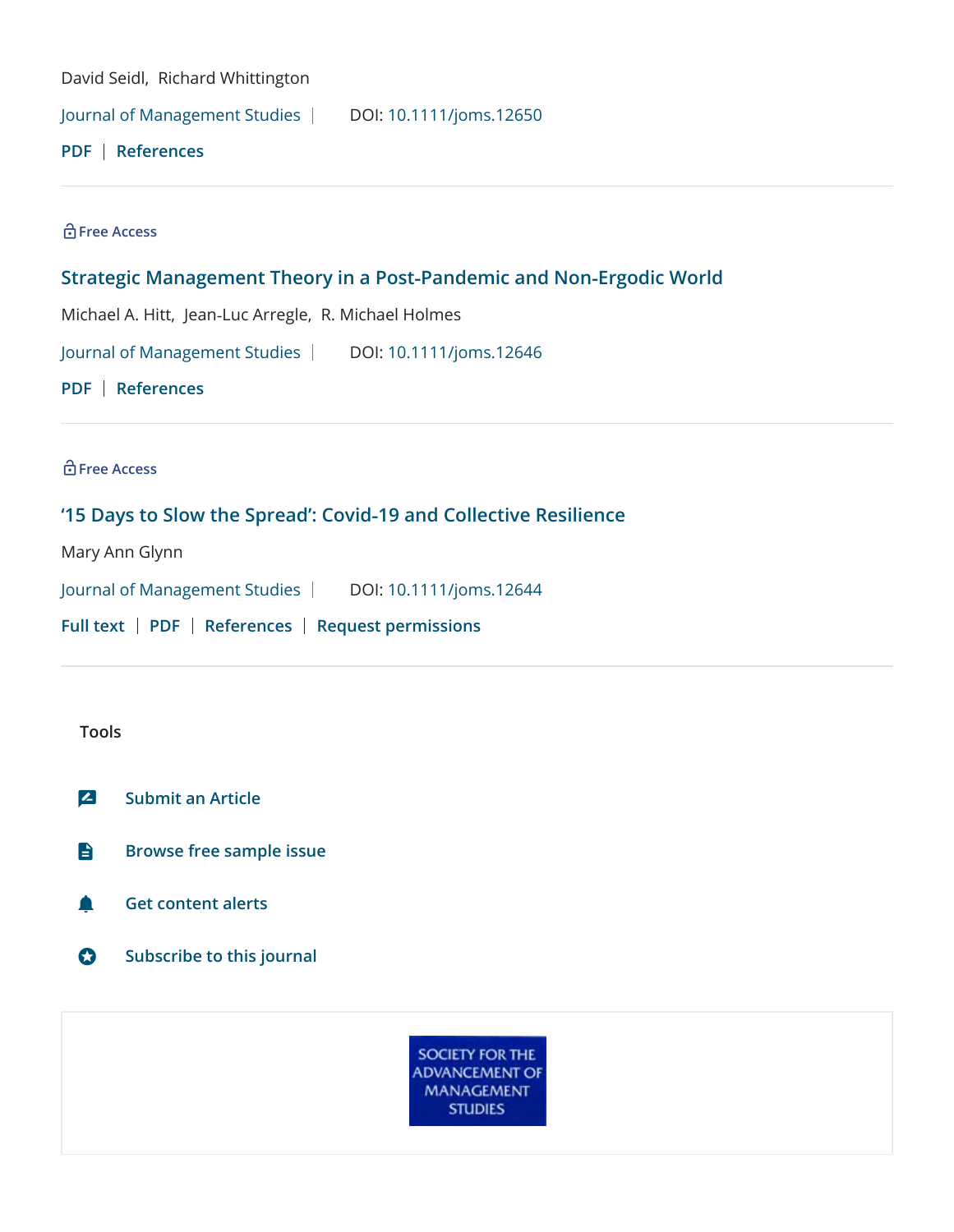# More from this journal

[JMS Classic Articles](https://onlinelibrary.wiley.com/page/journal/14676486/homepage/jms_classic_articles.htm) [SAMS Funding Applications](https://onlinelibrary.wiley.com/page/journal/14676486/homepage/sams_funding_applications.htm) [JMS Awards](https://onlinelibrary.wiley.com/page/journal/14676486/homepage/jms_best_paper_award.htm) [Grigor McClelland Award](https://onlinelibrary.wiley.com/page/journal/14676486/homepage/grigor_mcclelland_doctoral_dissertation_award.htm) [Special Issue Guest Editor Guidelines](http://www.socadms.org.uk/journal-management-studies/special-issues/)

# Tweets by [@JMS\\_Journal](https://twitter.com/JMS_Journal)



**JMS** [@JMS\\_Journal](https://twitter.com/JMS_Journal)

COVID-19 has certainly disrupted lives world-wide. But how might it be impacting our sense of self at work – now and in the future? - Blake Ashforth[onlinelibrary.wiley.com/doi/10.1111/jo…](https://t.co/WTCh272gKf)[#covid19](https://twitter.com/hashtag/covid19?src=hash) [#covid](https://twitter.com/hashtag/covid?src=hash) [#work](https://twitter.com/hashtag/work?src=hash) [#future](https://twitter.com/hashtag/future?src=hash) [#business](https://twitter.com/hashtag/business?src=hash) [#management](https://twitter.com/hashtag/management?src=hash)

> **[Identity and Identification During and After the Pandemic: How Might COVID](https://t.co/WTCh272gKf)-19 Cha…** Click on the article title to read more. onlinelibrary.wiley.com

> > [Oct 15, 2020](https://twitter.com/JMS_Journal/status/1316751837966540800)



[Embed](https://publish.twitter.com/?url=https%3A%2F%2Ftwitter.com%2FJMS_Journal) [View on Twitter](https://twitter.com/JMS_Journal)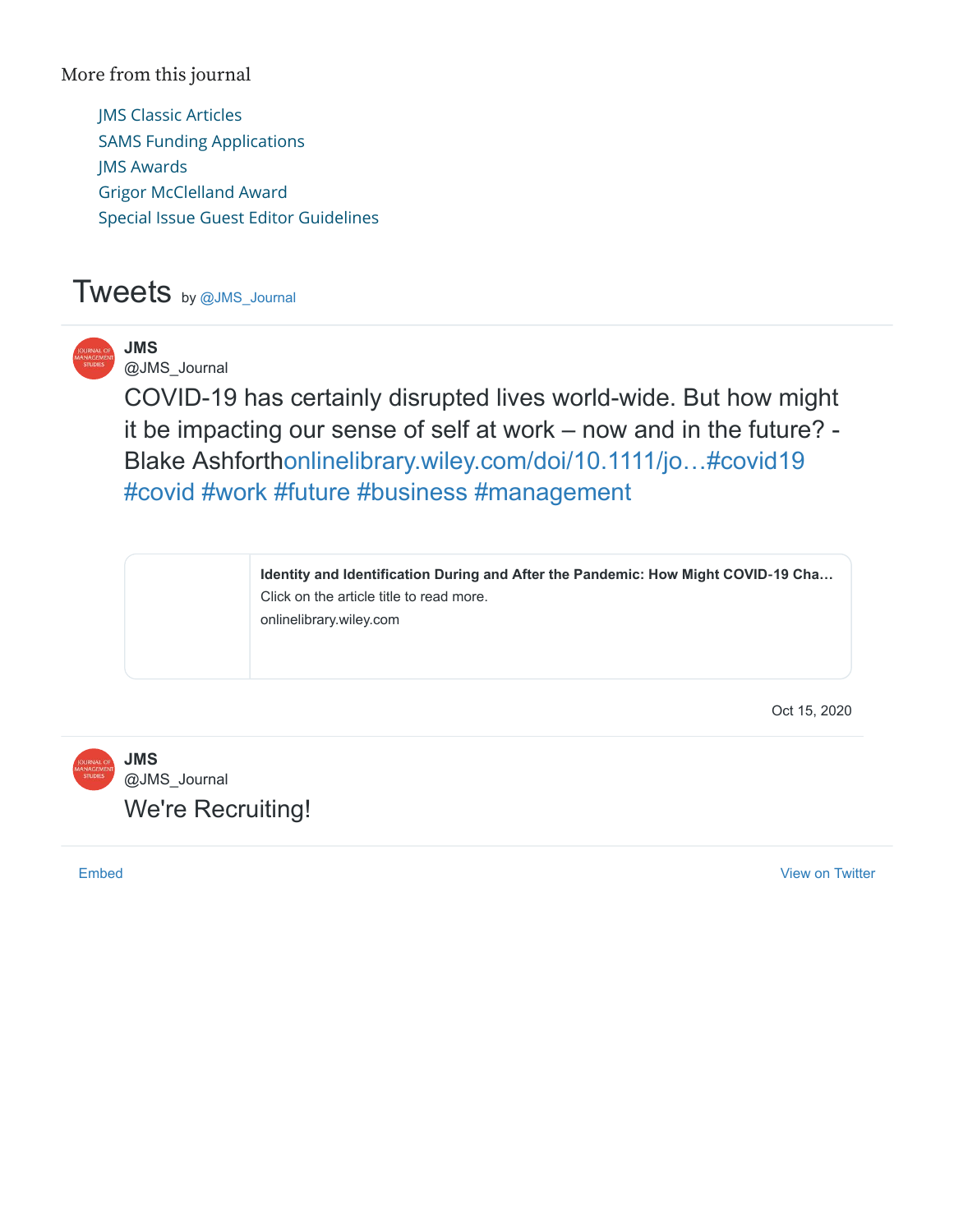# DIVERSITY in Research Jobs

Please [contact](mailto:recruitmentsales@wiley.com) us to see your job listed here

#### **[German Speaker International opportunity - Prag](https://www.diversityinresearch.careers/job/1197564/german-speaker-international-opportunity-prag/?TrackID=373059&utm_source=DiR&utm_medium=WOLwidget&utm_campaign=BussinessManagement)**

**Prague €35000 - €150000 per annum + Fantastic Financial Incentives**

-Based in Prague - German- Fluent - B1, B2, C1,C2 - be recognised for your language skills. Have the opportunity to be rewarded!

Employer: NonStop Consulting

| <b>MEDICAL MANAGER - MILANO - AZIENDA LEADER NELLA NEFROLOGIA</b><br>Milano   Negotiable |
|------------------------------------------------------------------------------------------|
| MEDICAL MANAGER - MILANO - AZIENDA LEADER NELLA NEFROLOGIA                               |
| Employer: NonStop Consulting                                                             |

[Apply for this job](https://www.diversityinresearch.careers/apply/1197559/medical-manager-milano-azienda-leader-nella-nefrologia/?TrackID=373059&utm_source=DiR&utm_medium=WOLwidget&utm_campaign=BussinessManagement)

**[Manager Affaires Réglementaires - Homeoffice \(2j\) - Paris \(92\)](https://www.diversityinresearch.careers/job/1197541/manager-affaires-reglementaires-homeoffice-2j-paris-92-/?TrackID=373059&utm_source=DiR&utm_medium=WOLwidget&utm_campaign=BussinessManagement) Paris €55000 - €65000 per annum + Bonus + homeoffice**

About Wiley Online Library

**[Privacy Policy](https://www.wiley.com/privacy) [Terms of Use](https://onlinelibrary.wiley.com/terms-and-conditions) [Cookies](https://onlinelibrary.wiley.com/cookies) [Accessibility](https://onlinelibrary.wiley.com/accessibility)**

Help & Support

**[Contact Us](https://hub.wiley.com/community/support/onlinelibrary)**

Opportunities

**[Subscription Agents](https://onlinelibrary.wiley.com/agents) [Advertisers & Corporate Partners](https://onlinelibrary.wiley.com/advertisers)**

Connect with Wiley

**[The Wiley Network](https://www.wiley.com/network) [Wiley Press Room](https://newsroom.wiley.com/)**



NonStop

NonStop

[Apply for this job](https://www.diversityinresearch.careers/apply/1197564/german-speaker-international-opportunity-prag/?TrackID=373059&utm_source=DiR&utm_medium=WOLwidget&utm_campaign=BussinessManagement)

**CONSULTING** 

 $N = -N + -$